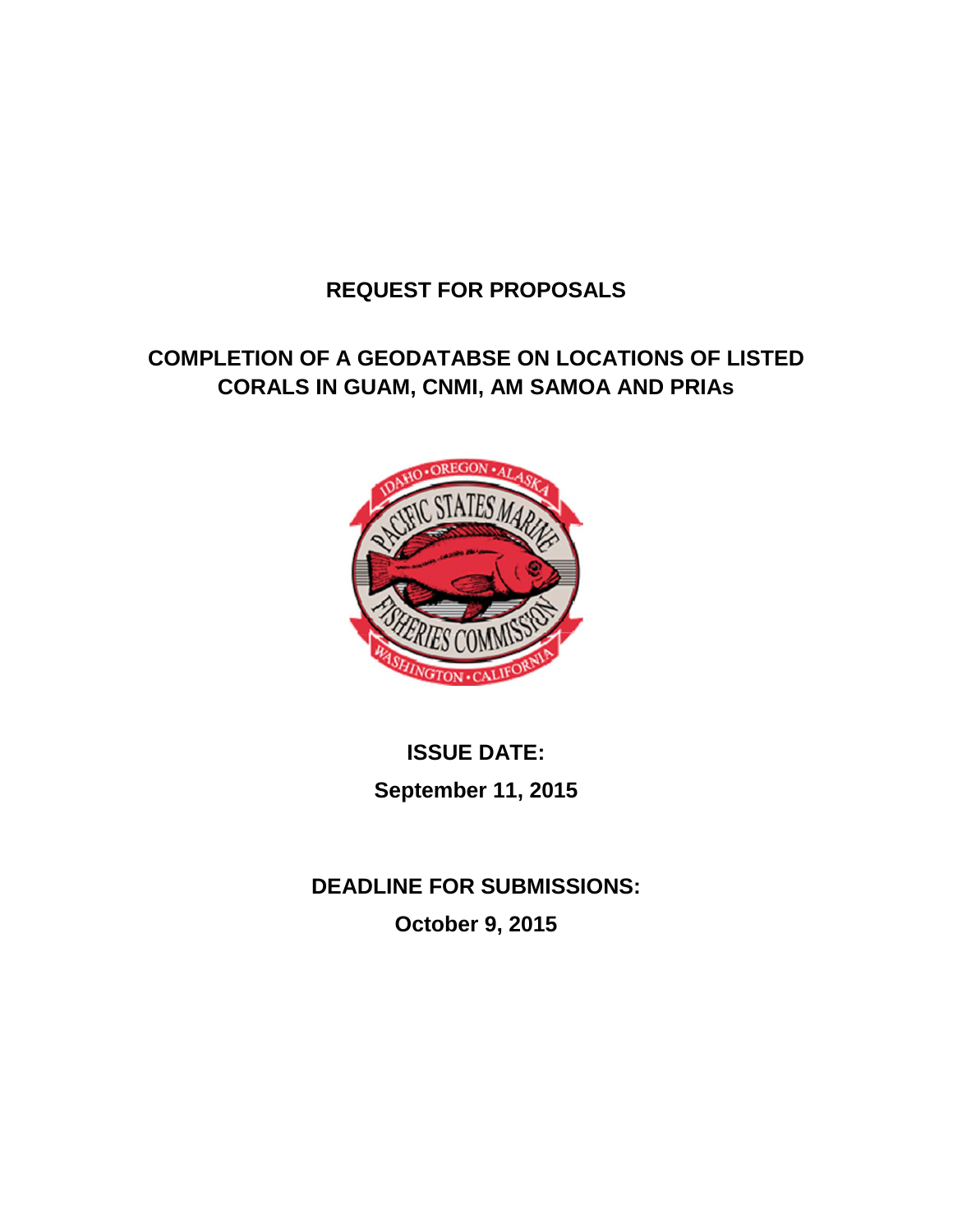## **SECTION 1: PROPOSED REQUEST FOR PROPOSALS (RFP) SCHEDULE**

**Completion of a Geodatabase on Locations of Listed Corals in Guam, Commonwealth of the Northern Marianas Islands (CNMI), American Samoa and Pacific Remote Island Areas (PRIAs).** 

|                   | 11 September 2015 Requests for Proposals (RFP) distributed and posted at:                                  |
|-------------------|------------------------------------------------------------------------------------------------------------|
|                   | http://www.psmfc.org/procurements/blog                                                                     |
| 25 September 2015 | Deadline for written questions on RFP                                                                      |
|                   | Written questions should be directed to:                                                                   |
|                   | Michael Arredondo<br>205 SE Spokane Street, Suite 100<br>Portland, OR 97202<br>Email: marredondo@psmfc.org |
| 1 October 2015    | Answers to written questions posted on PSMFC website:                                                      |
|                   | http://www.psmfc.org/procurements/blog                                                                     |
| 9 October 2015    | Deadline for proposals                                                                                     |
|                   | Two (2) original hardcopies or one (1) electronic<br>copy to:                                              |
|                   | Michael Arredondo<br>205 SE Spokane Street, Suite 100<br>Portland, OR 97202<br>Email: marredondo@psmfc.org |

Tentative Schedule:

- 14 October 2015 Start Interviews with Top Proposers
- 21 October 2015 Select Contractor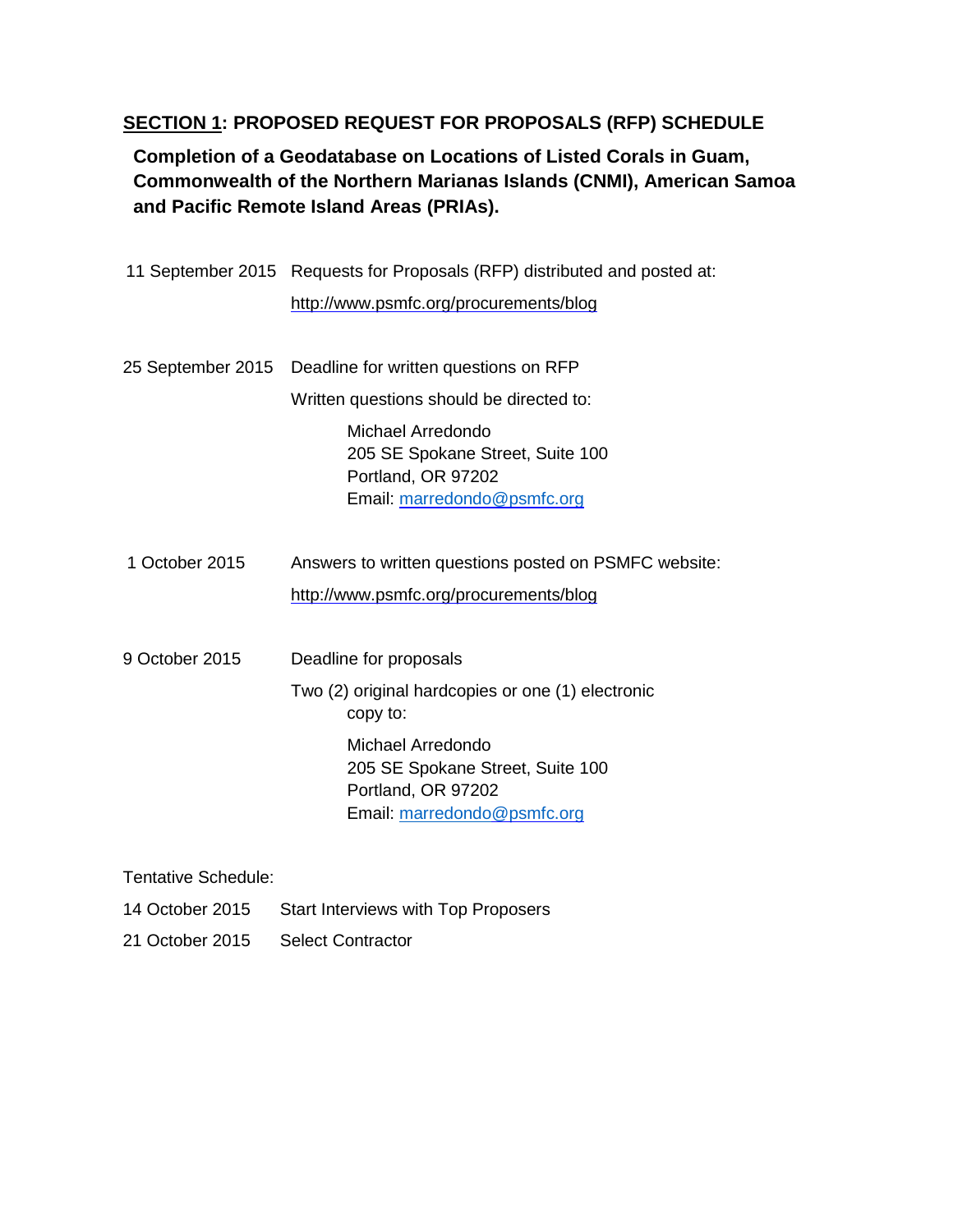## **SECTION 2: DESCRIPTION/SPECIFICATIONS/WORK STATEMENT**

## **2.1 PURPOSE**

The purpose of this Request for Proposals (RFP) is to procure the professional services of a contractor who establish a web-based, publicly-available, user-friendly GIS database showing known locations of ESA-listed corals in Guam, CNMI, American Samoa, and PRIAs for use by federal action agencies, local governments, and other interested parties.

## **2.2 BACKGROUND**

The NMFS Pacific Islands Regional Office's Protected Resources Division (PRD) implements the Endangered Species Act (ESA) and Marine Mammal Protection Act (MMPA) in the U.S. Pacific Islands (Hawaii, Guam, Commonwealth of the Northern Marianas Islands/CNMI, American Samoa and Pacific Remote Island Areas/PRIAs). On September 10, 2014, NMFS published a final rule listing 15 Indo-Pacific reef-building coral species as threatened under the ESA (79 FR 53851). Several of the listed species occur within US waters, including in Guam, CNMI, American Samoa, and PRIAs. Federal agencies, local governments, and others need information on the locations, habitats and depths of the listed corals in order to ensure their actions are in compliance with the ESA, thus PRD proposes to develop a database providing such information. However, because of the large number of reef-building coral species in US waters (>300 spp), the difficulty in distinguishing the listed 15 species from the hundreds of unlisted species, and other technical challenges, assembling the existing coral data requires the services a highly specialized contractor.

#### **2.3 SCOPE OF WORK**

PSMFC will contract with a single firm to provide the services described herein. Proposals shall fully address the scope of work below and include a description of all deliverables and activities.

PSMFC expects to award a contract by November 5, 2015. It is anticipated the contract term shall be for approximately one year. The contract may also include options to renew the contract for additional time, if necessary.

This project would establish a web-based, publicly-available, user-friendly GIS database showing known locations of ESA-listed corals in Guam, CNMI, American Samoa, and PRIAs for use by federal action agencies, local governments, and other interested parties. Since the final ESA coral listing in Sep-14, there has been a sharp increase in demand for island-scale spatial information and maps on locations of listed species around the approximately 30 islands and atolls of Guam, CNMI, Am Samoa, and PRIAs. During FY15, PIRO's Habitat Conservation Division/HCD developed a GIS-based database of presence/absence of reefbuilding coral species, including ESA-listed corals, around Guam, and trained PRD coral staff on application of the database. Creating the database consists of two distinct steps: (1)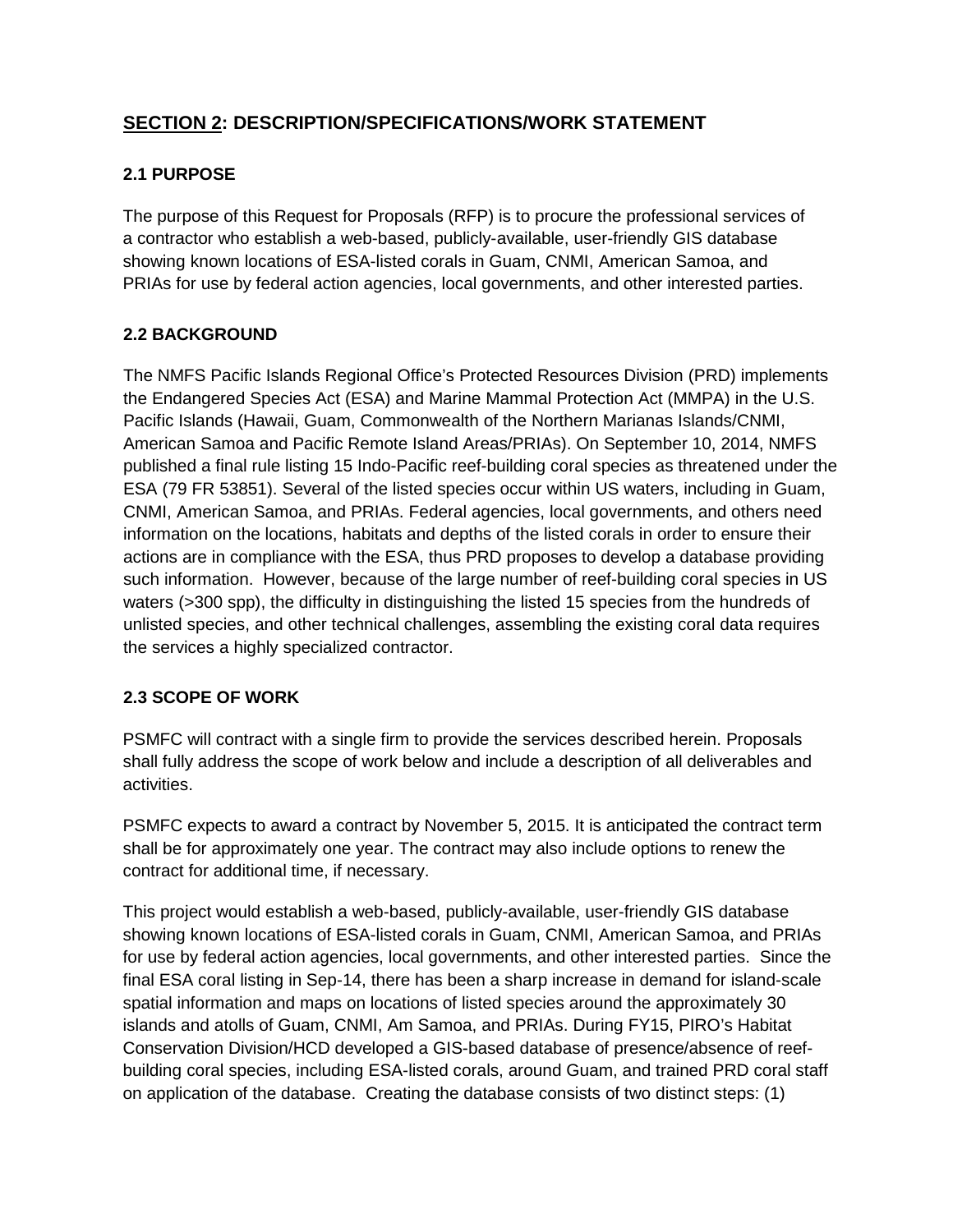Collecting existing information from all sources on coral presence/absence, and determining its reliability; and (2) building a GIS database using the reliable information. The resulting island-scale database can then be made available online, and thus provide a very useful source of information about listed corals for federal action agencies, local governments, and other interested parties. Thus the PIRO/HCD effort on Guam has been extended by PRD in FY15 to Tutuila in FY15, and PRD plans in FY16 to continue with the effort in Tutuila as well as extend it to CNMI's Saipan, Tinian, and Rota, then the database for all five islands will be posted on the PIRO Coral website for public use.

The Contractor will have two primary duties: (1) Collecting existing information from all sources on presence/absence of ESA-listed corals in the areas of interest, and determining the reliability of the information; and (2) building the GIS database using the reliable information. For the first duty, the Contractor will continue the ongoing information collection on Tutuila, travel to Guam to work with PIRO/HCD staff on the existing database, travel to CNMI to collect and evaluate the available information for Saipan, Tinian, and Rota. After the contractor gathers the existing information and evaluates it for reliability, the first duty will be completed. For the second duty, the contractor will travel to Honolulu to work with PRD's GIS specialist to build the GIS database for the five islands.

## **2.4 AUDIENCE**

The users of the GIS database will be federal action agencies, local governments and other interested parties.

#### **2.5 TECHNICAL REQUIREMENTS**

The successful implementation of this contract is completely dependent on hiring a qualified person. Minimum qualifications for this contractor include:

- PhD in biology, psychology or other science field.
- At least 20 years of experience with research and management of Indo-Pacific reefbuilding corals, including species identification.
- At least 5 years of experience working primarily as an Indo-Pacific reef-building coral taxonomist.
- Extensive coral and coral reef field work experience in the Coral Triangle and/or the Great Barrier Reef.
- Extensive coral and coral reef field work experience in the Marianas Islands (Guam and the Commonwealth of the Northern Mariana Islands/CNMI), and American Samoa.
- Based in either the Mariana Islands or American Samoa (not Hawaii).
- Existing working relationships with Territorial Government natural resource staff in Guam and/or CNMI and/or American Samoa.
- A high level of familiarity with the 2014 final ESA coral listing rule.
- A high level of familiarity with current coral and coral reef scientific literature.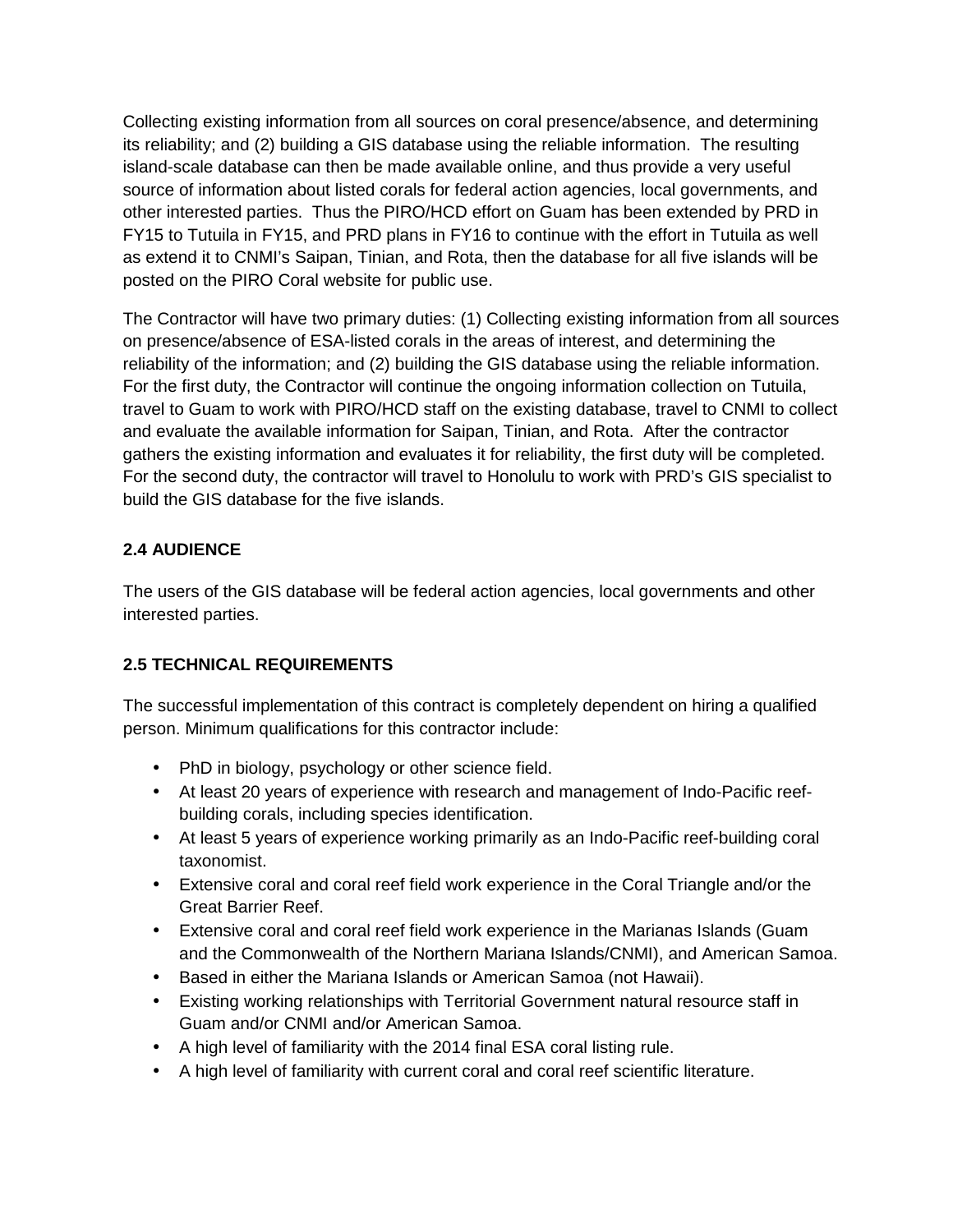#### **SECTION 3: INSTRUCTIONS, CONDITIONS, AND NOTICES TO PROPOSERS**

#### **3.1 QUESTIONS**

Questions regarding this RFP shall be submitted in writing no later than September 25, 2015 to:

 Michael Arredondo 205 SE Spokane Street, Suite 100 Portland, OR 97202 Email: marredondo@psmfc.org Phone: (503) 595 - 3100 Fax: (503) 595 – 3444

#### **3.2 AMENDMENTS TO SOLICITATIONS**

If this solicitation is amended, all terms and conditions that are not amended remain unchanged. Proposers shall acknowledge receipt of any amendment to this solicitation in Proposer's cover letter.

#### **3.3 SPECIAL CONDITIONS**

None.

#### **3.4 SUBMISSION, MODIFICATION REVISION, AND WITHDRAWAL OF PROPOSALS**

3.4.1 Deadline for proposals is October 9, 2015

3.4.2 Proposals by electronic copy must be submitted to:

 Attn: Michael Arredondo 205 SE Spokane Street, Suite 100 Portland, OR 97202 Email: marredondo@psmfc.org Phone: (503) 595 – 3100 Fax: (503) 595 – 3444

3.4.3 Proposals and modifications to proposals may be submitted via electronic copy in PDF or MS Word format.

3.4.4 PSMFC reserves the right to consult with and to consider information from its own sources, including information from state and federal agencies regarding the proposer's prior performance or the status of outstanding investigations or warrants involving the proposer.

3.4.5 Proposers are responsible for submitting proposals, and any modification of revisions, so as to reach PSMFC by 4:00 p.m., local time, on October 9, 2015.

#### 3.4.6 Late proposals

3.4.6.1 Any proposal, modification, or revision at the PSMFC office designated in the solicitation after the exact time specified for receipt to offers is "late" and will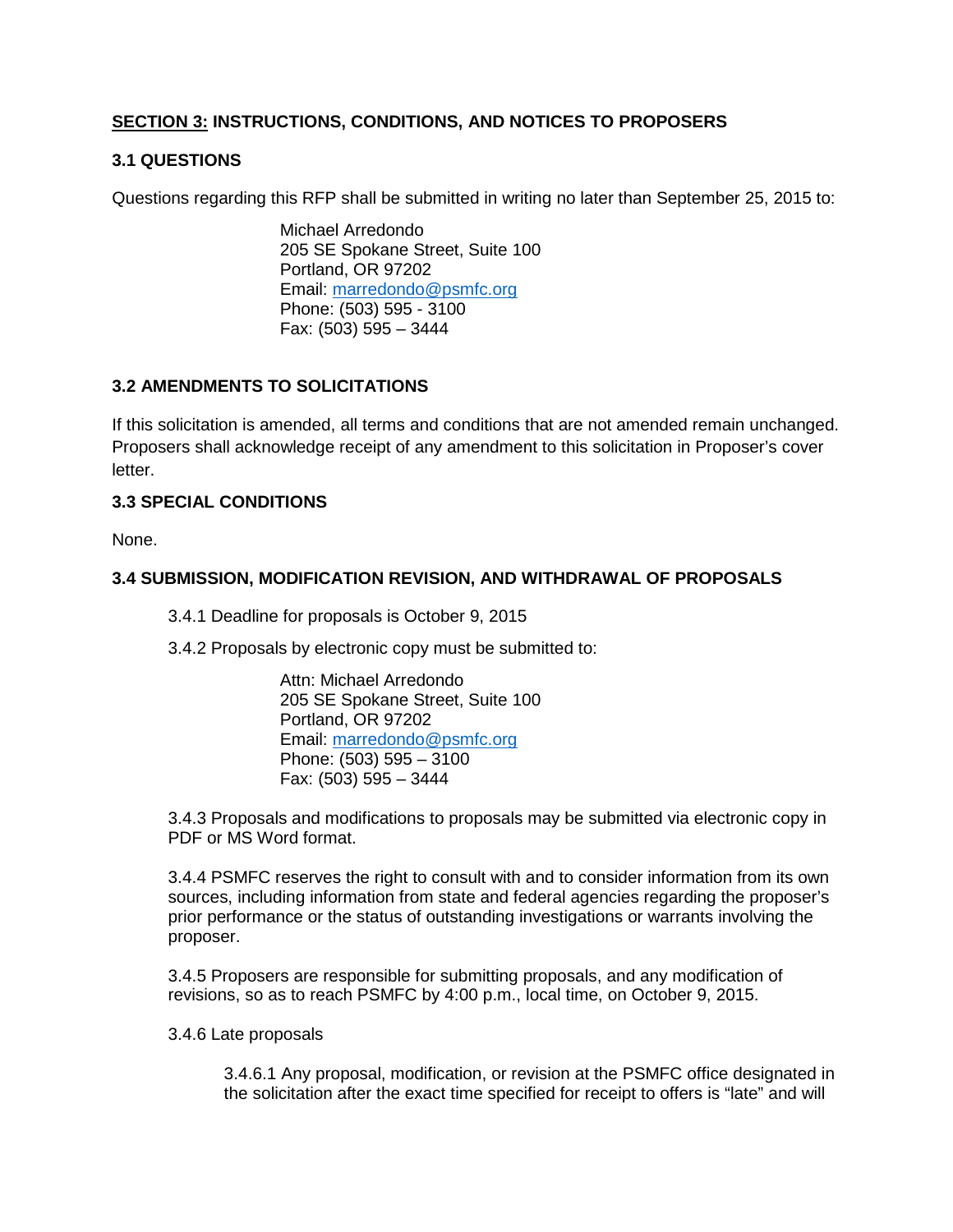not be considered unless it is received before award is made, the PSMFC Fiscal Manager determines that accepting the late offer would not unduly delay the acquisition; and

3.4.6.2 There is acceptable evidence to establish that it was received at the PSMFC installation designation for receipt of offers and was under the PSMFC's control prior to the time set for receipt to offers; or

3.4.6.3 It is the only proposal received.

3.4.6.4 However, a late modification of an otherwise successful proposal that makes its terms more favorable to the PSMFC, will be considered at any time it is received and may be accepted.

3.4.6.5 Acceptable evidence to establish time of receipt at the PSMFC installation includes the time/date stamp of that installation on the proposal wrapper, other documentary evidence of receipt maintained by the installation, or oral testimony or statements of PSMFC personnel.

3.4.6.6 If an emergency or unanticipated event interrupts normal PSMFC processes so that proposals cannot be received at the office designated for receipt of proposals by the exact time specified in the solicitation, and urgent PSMFC requirements preclude amendment of the solicitation, the time specified for receipt of proposals will be deemed to be extended to the same time of day specified in the solicitation on the first work day on which normal PSMFC processes resume.

3.4.6.7 Proposals may be withdrawn by written notice received at any time before award. Proposals may be withdrawn in person by an offer or an authorized representative, if the identity of the person requesting withdrawal is established and the person signs a receipt for the proposal before award.

3.4.7 Proposers shall submit proposals in response to this solicitation in English and in U.S. dollars.

3.4.8 Proposers may submit modifications to their proposals at any time before the solicitation closing date and time, and may submit modifications in response to an amendment, or to correct a mistake at any time before award.

3.4.9 Proposers may submit revised proposals only if requested or allowed by PSMFC.

3.4.10 Proposals may be withdrawn at any time before award. Withdrawals are effective upon receipt of notice by the Fiscal Manager.

3.4.11 Each Proposal must state that it is a firm offer which may be accepted within a period of ninety (90) days. Although the contract is expected to be awarded prior to that time, the ninety day period is requested in order to allow for unforeseeable delays.

3.4.12 Proposer shall submit the name, address, and telephone number of the person(s) with the authority to bind the firm, as well as to answer questions or provide clarification concerning the firm's proposal.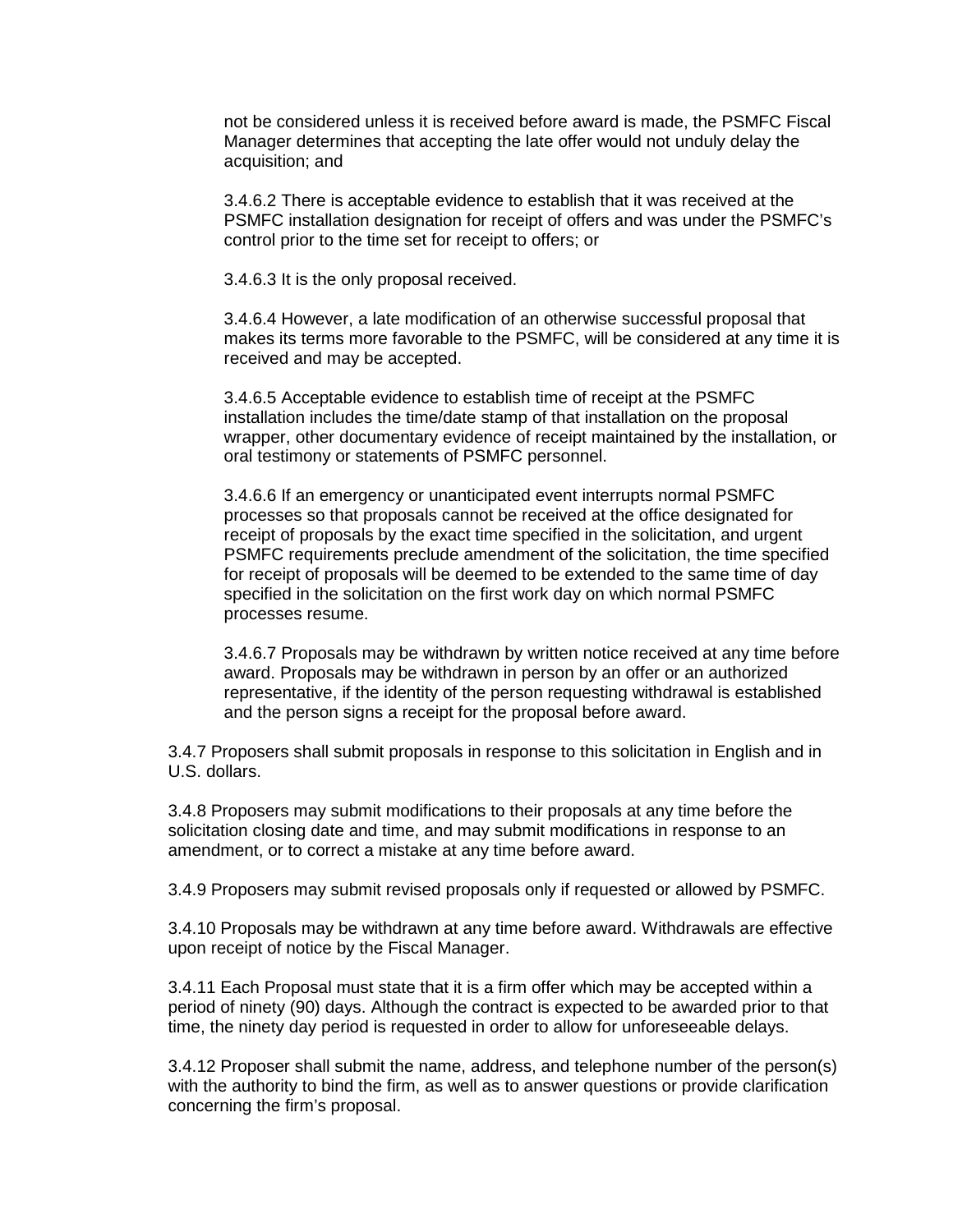3.4.13 PSMFC is not liable for any costs incurred by vendors/contractors in developing or submitting their response to this RFP.

#### **3.5 PROPOSAL FORMAT AND CONTENT**

#### 3.5.1 General

Proposals should be prepared simply and economically, providing a straightforward, concise description of the vendor's ability to meet the requirements of the work outlined in this RFP.

Proposals may be submitted as an electronic file attached to an email message and sent to marredondo@psmfc.org with the following inserted in the "subject" line of the email: "PSMFC Listed Corals Geodatabase RFP". Emailed proposals must be received by the specified deadline according to the internal clock of PSMFC's server.

Proposers should use the following outline in organizing the content of their proposals:

#### 3.5.2 Cover Letter

The letter of transmittal shall, at a minimum, contain the following:

- Identification of the Proposer, including business name, address, and telephone number;
- Name, title, address, telephone number, fax number, and email address of a contact person during the period of proposal evaluation;
- A statement that the proposal shall remain valid for a period not fewer than ninety (90) days from the due date of proposals;
- Identification of any information contained in the proposal that the Proposer deems to be, and establishes as, confidential or proprietary and wishes to be withheld from disclosure to others under the US Freedom of Information Act. A blanket statement that all contents of the proposal are confidential or proprietary will not be honored by PSMFC); and
- The signature and typed name of the person authorized to bind the offering firm to the terms of the proposal

#### 3.5.3 Table of Contents

Insert a complete table of contents for material included in the proposal, including page numbers.

3.5.4 Qualifications, Related Experience and References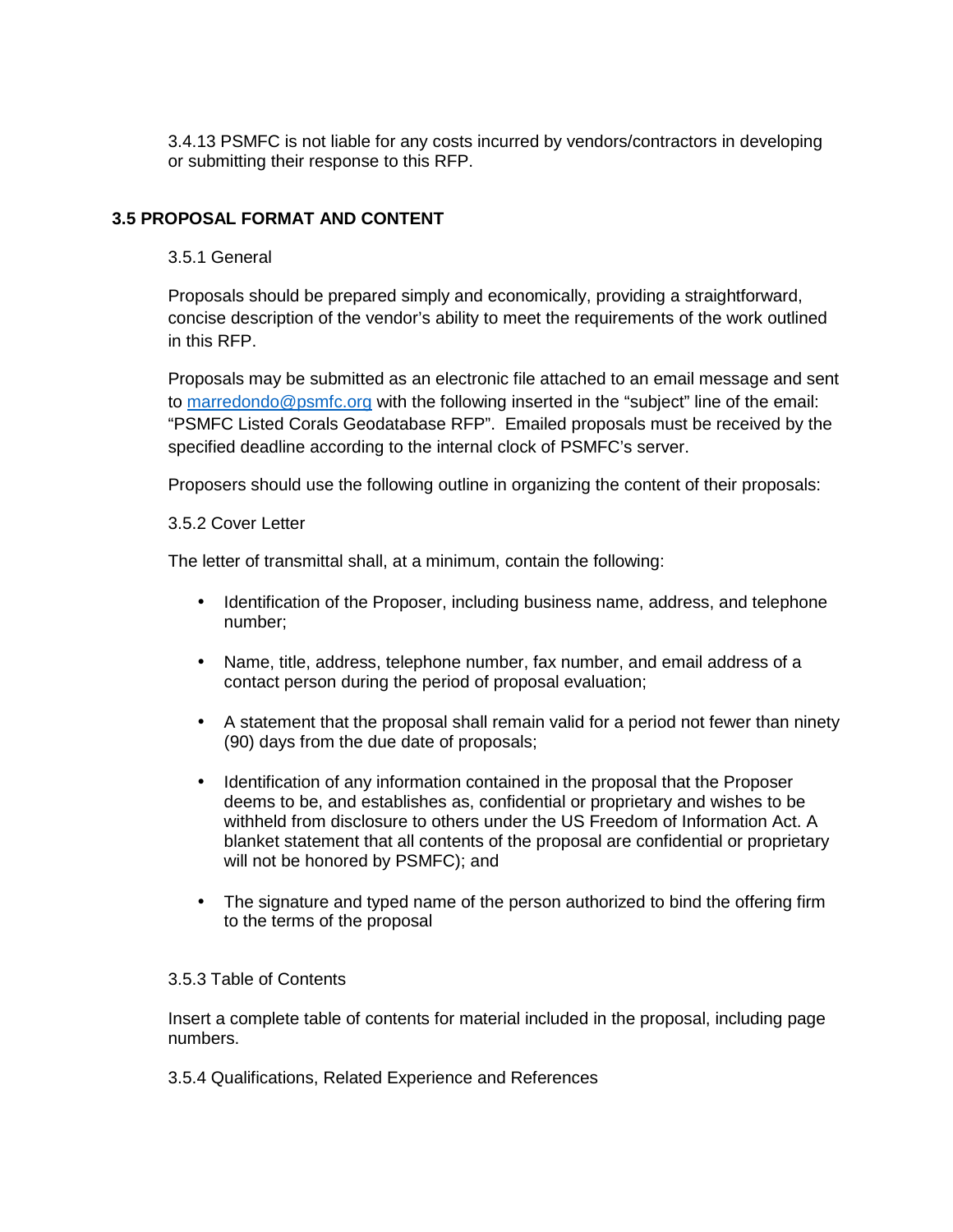3.5.4.1 Overview: This section should establish the ability of the Proposer to satisfactorily perform the work described in the Scope of Work and Technical Requirements (Section 2.3 and 2.5 of this RFP) by reasons of: demonstrated competence in the services to be provided; the nature and relevance of similar work currently being performed or recently completed; record of meeting schedules and deadlines of other clients; competitive advantages over other firms in the same industry; strength and stability as a business concern; and supportive client references. Information should be furnished for both the Proposer and any subcontractors included in the offer.

3.5.4.2 Furnish background information about your firm, including date of founding, legal form (i.e. sole proprietorship, LLC, corporation/state of incorporation), number and location of offices, principle lines of business, number of employees, day/hours of operation and other pertinent data. Disclose any conditions (e.g. bankruptcy or other financial problems, pending litigation, planned office closures, impending mergers) that may affect the Proposer's ability to perform in accordance with a resulting contract. Certify that the firm is not debarred, suspended or otherwise declared ineligible to contract by any federal, state, or local public agency.

3.5.4.3 Describe your firm's most noteworthy qualifications for providing the required services to PSMFC, including years of experience providing like services. Specifically highlight those qualifications that distinguish you from others.

3.5.4.4 List any other public agencies to which your firm has provided mobile application services.

3.5.4.5 Identify at least three (3) former clients that PSMFC may contact as references and who can independently evaluate the Proposer's expertise in this area. Describe the work performed for the client and include the name, job title, address, and phone number of a contact person for each reference.

3.5.4.6 Describe other lines of business in which your firm is engaged.

3.5.4.7 If your organization is a subsidiary or division of a parent firm, provide similar background information on the parent company and identify any other affiliated companies.

3.5.4.8 Disclose any existing or potential conflicts of interest between the scope of work required by PSMFC and your firm's other business activity.

#### 3.5.5 Work Plan / Technical Approach

3.5.5.1 This section should demonstrate the Proposer's understanding of PSMFC's objectives and requirements, demonstrate the proposer's ability to meet those requirements and outline clearly and concisely the plan for accomplishing the specified work.

3.5.5.2 Describe succinctly how your firm would accomplish the work and satisfy PSMFC's objectives as described in this RFP.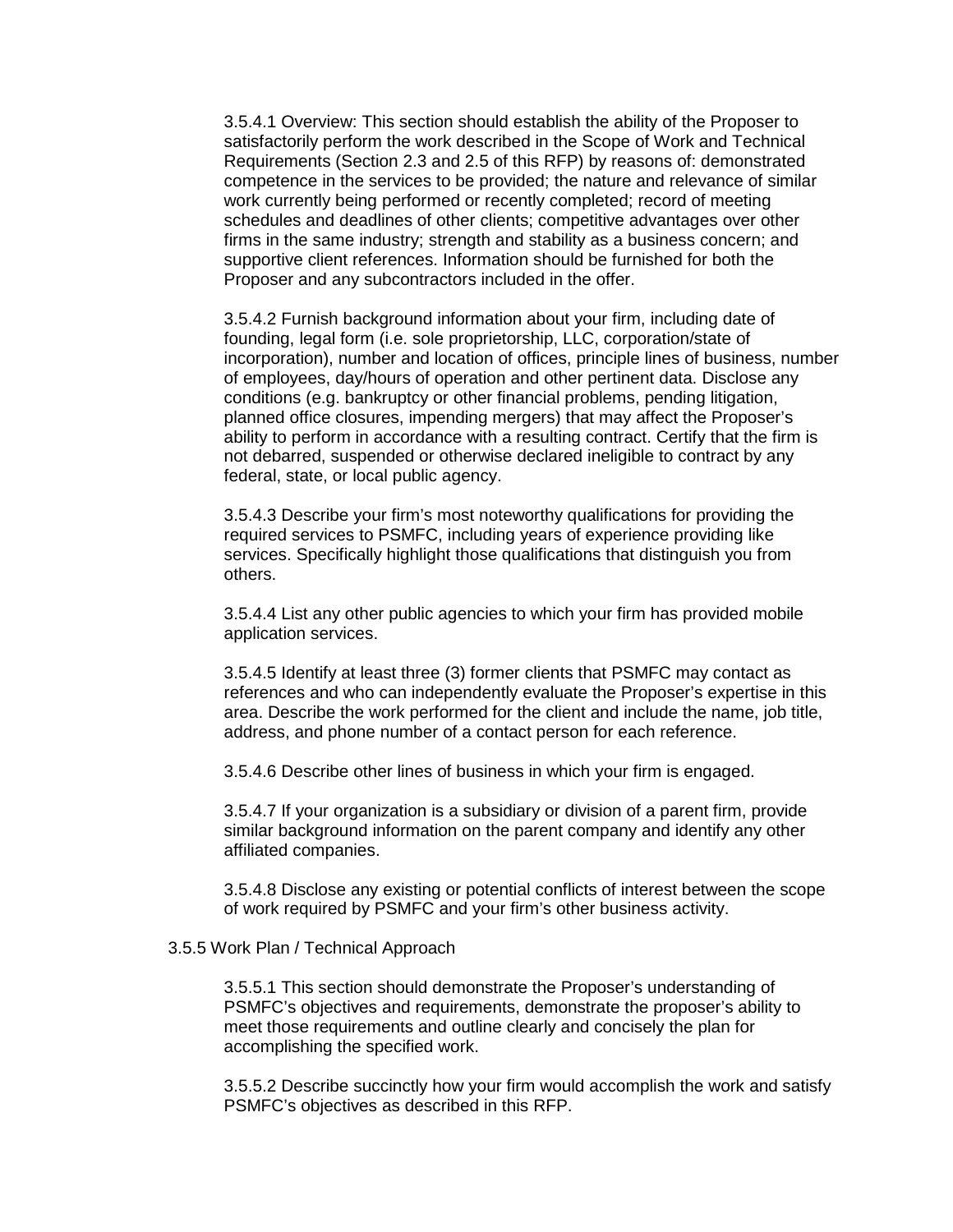3.5.5.2.1 Describe the steps and details of a common implementation plan including a standard timeline for completion.

3.5.5.2.1 Describe your standard scenario for a joint beta testing period.

3.5.6 Cost

3.5.6.1 This section should disclose all charges that will be assessed to PSMFC as a result of the services provided by Proposer.

3.5.6.2 Quote an estimated total fee and total hourly fees for completing all requirements outlined in the Scope of Work.

3.5.6.3 Quote rates for additional, optional consulting hours that may be required for special projects/consulting work.

3.5.6.4 State your preference for how payments should be made (e.g. monthly, quarterly, semi-annually).

3.5.6.5 For all fees listed above, provide quotes for the initial term. The total fees shall include all expenses and costs, including direct labor, supplies, travel, indirect costs and profit.

3.5.7 Exceptions / Deviations

State any exceptions or deviations from the requirements stated in this RFP. If your firm wishes to present alternative approaches to meet PSMFC's work requirements, these should be thoroughly explained.

3.5.8 Appendices

3.5.8.1 Furnish as appendices supporting documents requested in the preceding instructions.

3.5.8.2 Include any additional information you deem essential to proper evaluation of your proposal and which is not solicited in any of the preceding sections.

#### **3.6 PROPOSAL EVALUATION**

3.6.1 General. All proposals received in accordance with these RFP instructions will be evaluated to determine if they are complete and meet the requirements specified in this RFP. An award will be made to the Proposer whose offer is judged to be the most advantageous to PSMFC.

PSMFC expressly reserves the right to reject any and all proposals and make no award under this RFP or to negotiate separately with competing vendors.

3.6.2 Process. All Proposals received in accordance with these RFP instructions will be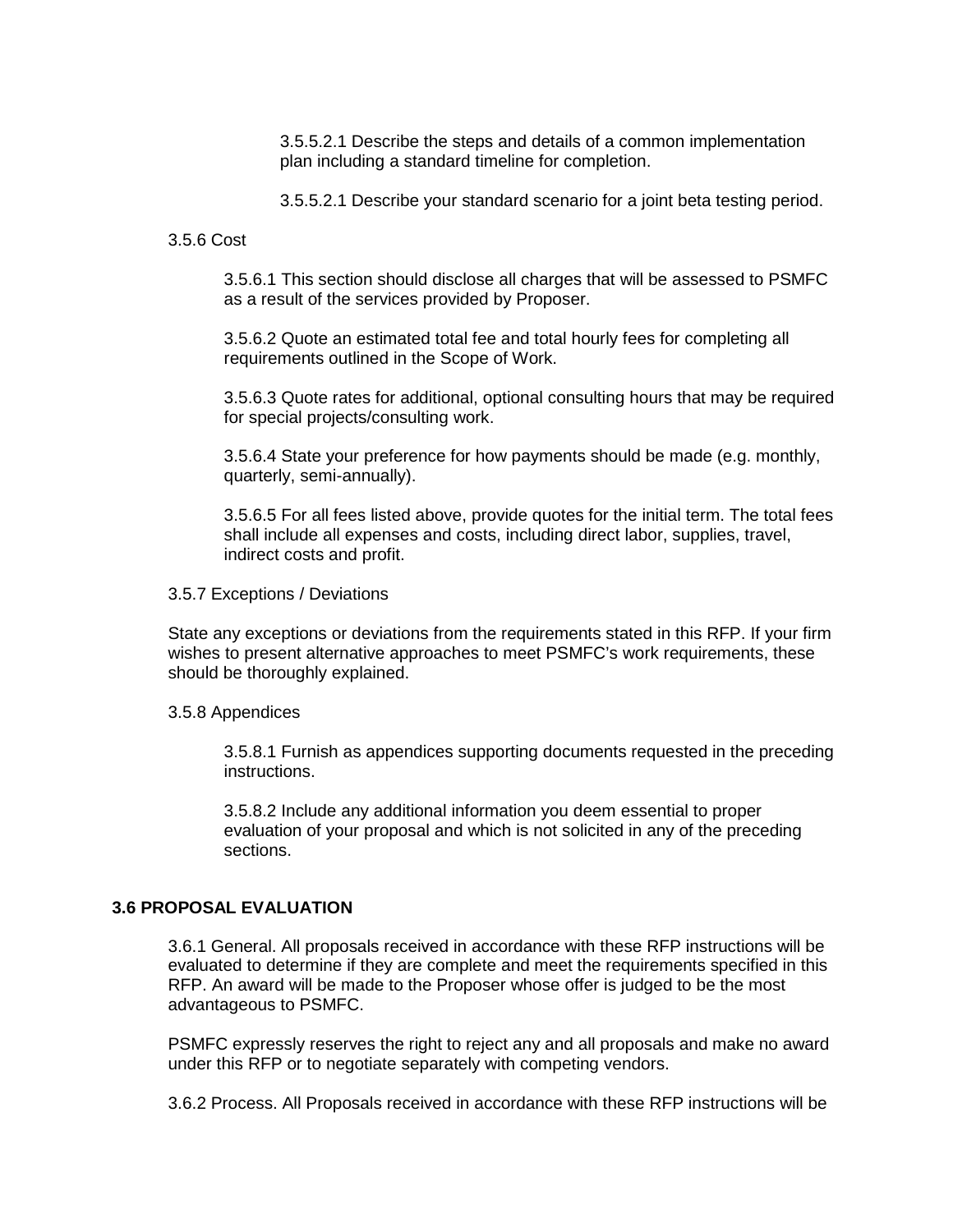reviewed, analyzed, evaluated and scored in accordance with the criteria described below. If needed, additional information may be requested from one or more Proposers. Interviews will be conducted with the top scoring Proposers. Following the initial interview, review will be conducted by PSMFC Staff. Selections will then be made for a second round of interviews.

3.6.3 Request for additional information. During the evaluation period, PSMFC may request additional information in order to fairly evaluate a Proposer's offer. If such information is required, the Proposer will be notified in writing (or by email) and will be permitted a reasonable period of time to respond.

3.6.4 Evaluation Criteria. By use of numerical and narrative scoring techniques, proposals will be evaluated by PSMFC against the factors specified below. The relative weights of the criteria –based on a 100 point scale – are shown in parentheses. Within each evaluation criterion listed, the sub-criteria are those described in Section 3.5, "Proposal Format and Content". The evaluation criteria are:

3.6.4.1 Qualifications, experience, references, and ability to carry out the Scope of Work (40 points);

3.6.4.2 Work Plan/Technical Approach (30 points);

3.6.4.3 Cost (30 points)

#### **3.7 CONTRACT AWARD**

3.7.1 All qualified proposals will be evaluated and an award will be made to the firm whose combination of cost and technical offers is deemed to be in the best interest of PSMFC.

3.7.2 The PSMFC may reject any or all of the proposals if such action is in the PSMFC's interest.

3.7.3 The PSMFC may waive informalities and minor irregularities in proposals received.

3.7.4 The PSMFC reserves the right to make an award on any item for a quantity less than a quantity offered, at the unit cost or price offered, unless the offer specifies otherwise in the proposal.

3.7.5 The PSMFC reserves the right to make multiple awards if, after considering the additional administrative cost, it is in the PSMFC's best interest to do so.

3.7.6 Exchanges with proposers after receipt of a proposal do not constitute a rejection or counteroffer by the PSMFC.

3.7.7 The PSMFC may determine that a proposal is unacceptable if the prices proposed are materially unbalanced between line items or subline items. Unbalanced prices exists when, despite an acceptable total evaluated price, the price of one or more contract line items is significantly overstated or understated as indicated by the application of cost or price analysis techniques. A proposal may be rejected if the PSMFC Fiscal Manager determines that the lack of balances poses an unacceptable risk to the PSMFC.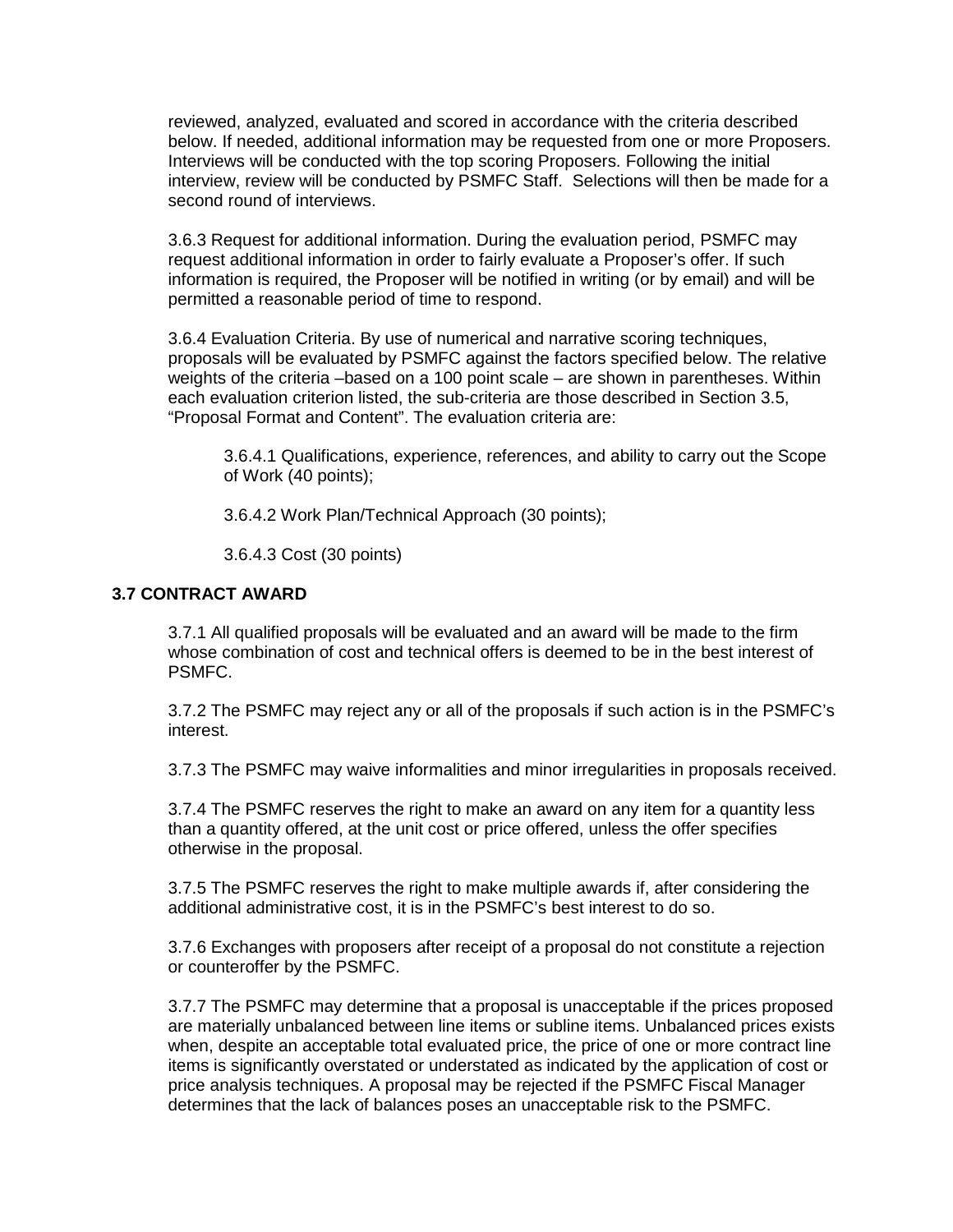3.7.8 If a cost realism analysis is performed, cost realism may be considered by the source selection authority in evaluating performance or schedule risk.

3.7.9 The PSMFC may disclose the following information in post award debriefings to other proposers:

3.7.9.1 The overall evaluated cost of price and technical rating of the successful proposer;

3.7.9.2 The overall ranking of all proposers, when any ranking was developed by the agency during source selection; and

3.7.9.3 A summary of the rationale for award.

#### **3.8 SPECIAL CONTRACT AWARD REQUIREMENTS**

3.8.1 Conflict of Interest

The Proposer warrants that, to the best of the Proposer's knowledge and belief, there are no relevant facts or circumstances which could give rise to an organizational conflict of interest, as defined in the Federal Acquisition Regulations (FAR) Subpart 9.5, or that the Proposer has disclosed all such relevant information.

The Proposer further agrees that if an actual or potential organizational conflict of interest is discovered after award, the Proposer will make full disclosure in writing to the PSMFC Fiscal Manager. This disclosure shall include a description of actions that the Proposer has taken or proposes to take, after consultation with the PSMFC Fiscal Manager, to avoid, mitigate, or neutralize the actual or potential conflict.

Remedies – The PSMFC Fiscal Manager may terminate the contract for convenience, in whole or in part, if it deems such termination necessary to avoid an organizational conflict of interest. If the Proposer was aware of a potential organizational conflict of interest prior to award or discovered an actual or potential conflict after award and did not disclose or misrepresented relevant information to the PSMFC Fiscal Manager, PSMFC may terminate the contract for default, debar the Proposer from PSMFC contracting, or pursue such other remedies as may be permitted by law.

The Proposer further agrees to insert provisions that shall conform substantially to the language of this clause, including this paragraph, in any subcontract, personnel agreement, or consultant agreement hereunder.

#### 3.8.2 Indemnification

Contractor shall indemnify and hold harmless PSMFC and its officers, agents, employees, boards and commissions, against any and all loss, damages, liability, claims, suits, costs and expense whatsoever, including reasonable attorneys' fees, regardless of the merits or outcome of any such claim or suit arising from or in any manner connected to Proposer's negligent performance of services provided or work conducted as a result of this RFP.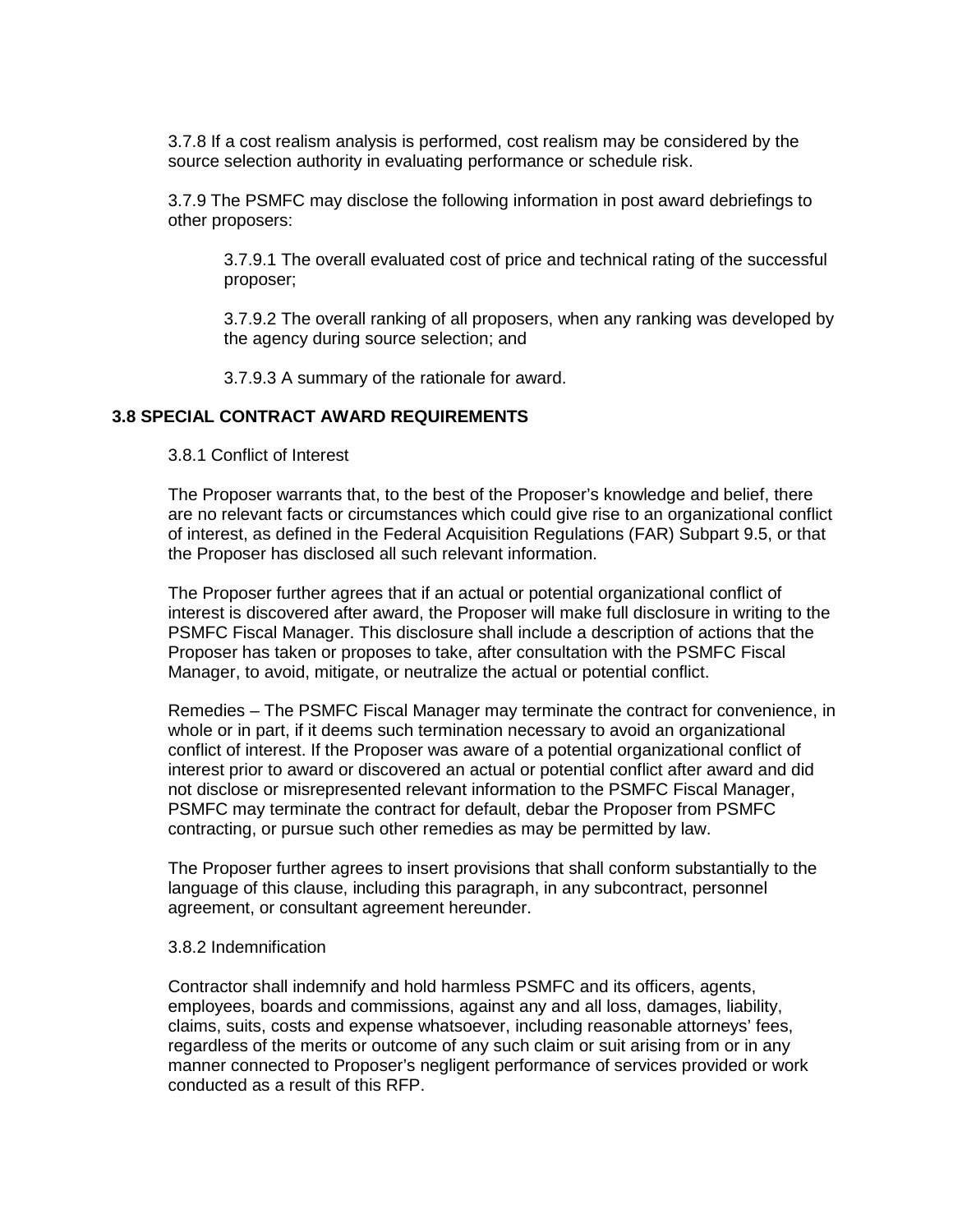#### 3.8.3 Insurance

Minimum Coverages Required. The Contractor selected for this project will be required to present evidence to show, at a minimum, the amounts of insurance coverage indicated below.

Contractor is also responsible for any Subcontractors maintaining sufficient limits of the same coverage required by Contractor and the Contractor is responsible for collecting Certificates of subcontractors, as per below:

• Workers' Compensation and Employer's Liability –All employers, including Contractor, that employ subject workers who work under this contract shall comply with

State Worker's Compensation laws applicable to the State where the work is performed.

Contractor shall ensure that each of its sub-contractors complies with these requirements. Not required for sole proprietors.

• Contractor shall obtain, at Contractor's expense, and keep in effect during the term of this Contract, Commercial Business Automobile Liability Insurance covering all owned, non-owned, or hired vehicles. This coverage may be written in combination with the Commercial General Liability Insurance (with separate limits). Combined single limit per occurrence shall not be less than \$ 500,000. Use of personal automobile insurance instead of commercial business automobile insurance may be substituted for sole proprietorships. Note: The sole proprietor must either carry a Business Use Endorsement or insure that business use is covered under their personal auto policy.

Subrogation Waiver Provision. Contractor agrees that in the event of loss due to any of the perils for which Contractor is required to provide or perils insured under State Act Workers' Compensation or Commercial Business Automobile Liability Insurance, Contractor shall look solely to its insurance for recovery. Contractor shall hereby grant to PSMFC, its officers, agents, employees, boards, commissions, on behalf of any insurer providing Business Auto Liability, State Act Workers' Compensation, or equivalent Policy coverage to either Contractor of PSMFC with respects to the services of Contractor herein, a waiver of any right to subrogate which any such insurer of said contractor may acquire against PSMFC, its officers, agents, employees, boards, and commissions by virtue of the payment of any loss under such insurances.

Evidence of Insurance Provision. Before the final execution of this contract, Contractor and any Subcontractors shall produce a standard Accord form Certificates of Insurance with Insurance Carriers acceptable to the PSMFC, evidencing all required insurances. The Certificate shall also comply with the Additional Insured Provision, Subrogation Waiver Provision and forward actual endorsements from the Contractor's insurance carriers evidencing required coverage amendments.

Renewal/Cancellation. The respective Insurance Carriers and the Certificate of Insurance shall allow for a minimum of 30 day written notice of cancellation, nonrenewal or reduction of required coverages before the expiration date thereof and the Certificate shall delete the word(s) "endeavor" and the last two lines of a standard Accord Certificate ("But failure to mail such notice shall impose no obligation or liability of any kind upon the company, its agents or representatives"). Renewal Certificates evidencing